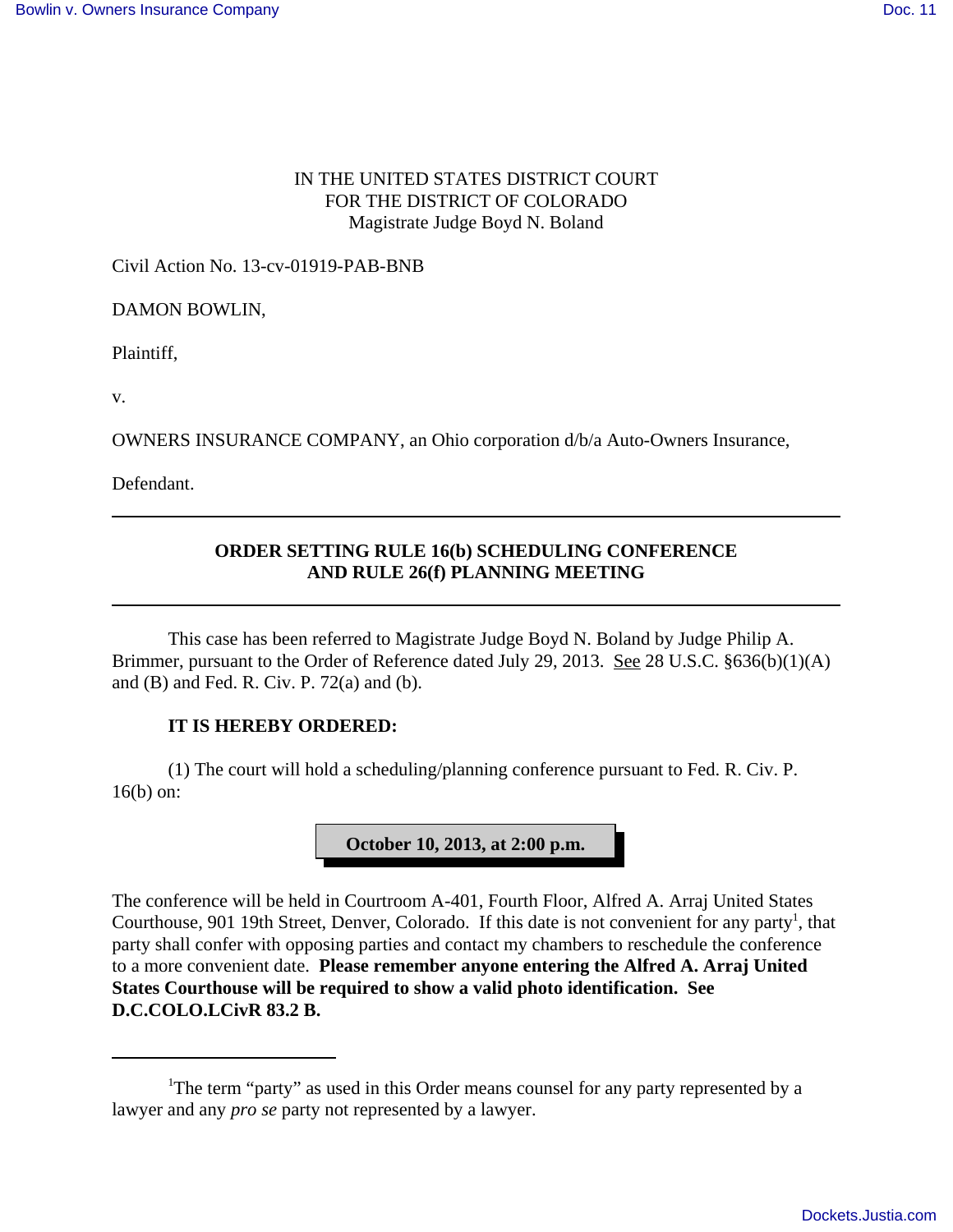A copy of the instructions for the preparation of a scheduling order and a form of scheduling order can be downloaded from the court's website at www.cod.uscourts.gov. (Click on "Forms" in the blue box at the left side of the screen and scroll down under the **Civil** section to the bold heading "Standardized Order Forms"). Parties shall prepare the proposed scheduling order in accordance with the court's form.

The parties shall submit their proposed scheduling order, pursuant to District of Colorado Electronic Case Filing ("ECF") Procedures V.5.1, including a copy of the proposed scheduling order in a WordPerfect or Word format sent via e-mailed to Boland\_Chambers@cod.uscourts.gov, all as required by ECF Procedure V.5.1. 5.12(A)(2) and  $5.12(B)(1)$  and  $(2)$ , on or before:



Attorneys and/or parties not participating in ECF shall submit their proposed scheduling order on paper to the Clerk's Office. However, if any party in the case is participating in ECF, it is the responsibility of that party to submit the proposed scheduling order pursuant to the District of Colorado ECF Procedures.

The plaintiff shall notify all parties who have not yet entered an appearance of the date and time of the scheduling/planning conference and provide a copy of this Order to those parties.

(2) In preparation for the scheduling/planning conference, the parties are directed to confer in accordance with Fed. R. Civ. P. 26(f) on or before:

**September 19, 2013**

The court encourages the parties to meet face to face, but if that is not possible, the parties may meet by telephone conference. All parties are jointly responsible for arranging and attending the Rule 26(f) meeting.

During the Rule 26(f) meeting, the parties shall discuss the nature and basis of their claims and defenses and the possibilities for a prompt settlement or resolution of the case; make or arrange for the disclosures required by Rule 26(a)(1); and develop their proposed scheduling/discovery plan. The parties should also discuss the possibility of informal discovery, such as conducting joint interviews with potential witnesses, joint meetings with clients, depositions via telephone, or exchanging documents outside of formal discovery.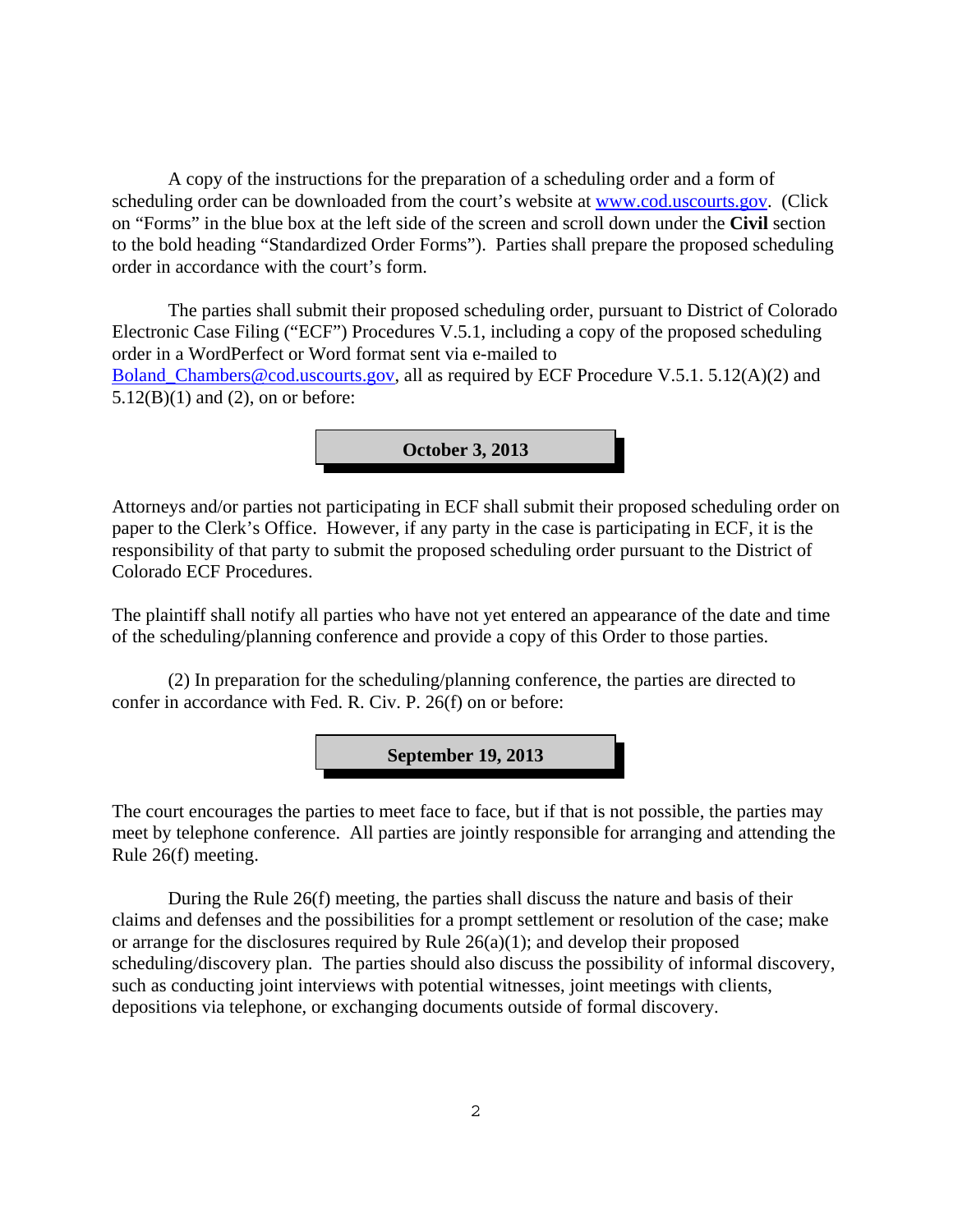In those cases in which (i) the parties' substantive allegations involve extensive computer-generated records; (ii) a substantial amount of disclosure or discovery will involve information or records in electronic form (i.e., e-mail, word processing, databases); (iii) expert witnesses will develop testimony based in large part on computer data and/or modeling; or (iv) any party plans to present a substantial amount of evidence in digital form at trial, the parties shall confer regarding steps they can take to preserve computer records and data, facilitate computer-based discovery, resolve privilege issues, limit discovery costs and delay, and avoid discovery disputes relating to electronic discovery. The parties shall be prepared to discuss these issues, as appropriate, in the proposed scheduling order and at the scheduling/planning conference.

These are the minimum requirements for the Rule 26(f) meeting. The parties are encouraged to have a comprehensive discussion and are required to approach the meeting cooperatively and in good faith. The parties are reminded that the purpose of the Rule 26(f) meeting is to expedite the disposition of the action, discourage wasteful pretrial activities, and improve the quality of any eventual trial through more thorough preparation. The discussion of claims and defenses shall be a substantive, meaningful discussion.

The parties are reminded that pursuant to Fed. R. Civ. P. 26(d) no discovery shall be sought prior to the Rule 26(f) meeting.

(3) The parties shall comply with the mandatory disclosure requirements of Fed. R. Civ. P.  $26(a)(1)$  on or before:



Counsel and parties are reminded that the mandatory disclosure requirements encompass computer-based evidence which may be used to support claims or defenses. Mandatory disclosures must be supplemented by the parties consistent with the requirements of Fed. R. Civ. P. 26(e). Mandatory disclosures and supplementation are not to be filed with the Clerk of the Court.

(4) All parties are expected to be familiar with the Local Rules of Practice for the District of Colorado. Copies are available from the Clerk of the Court, United States District Court for the District of Colorado, or through the District Court's web site: www.cod.uscourts.gov. All out-of-state counsel shall comply with D.C.COLO.LCivR 83.3 prior to the scheduling/planning conference.